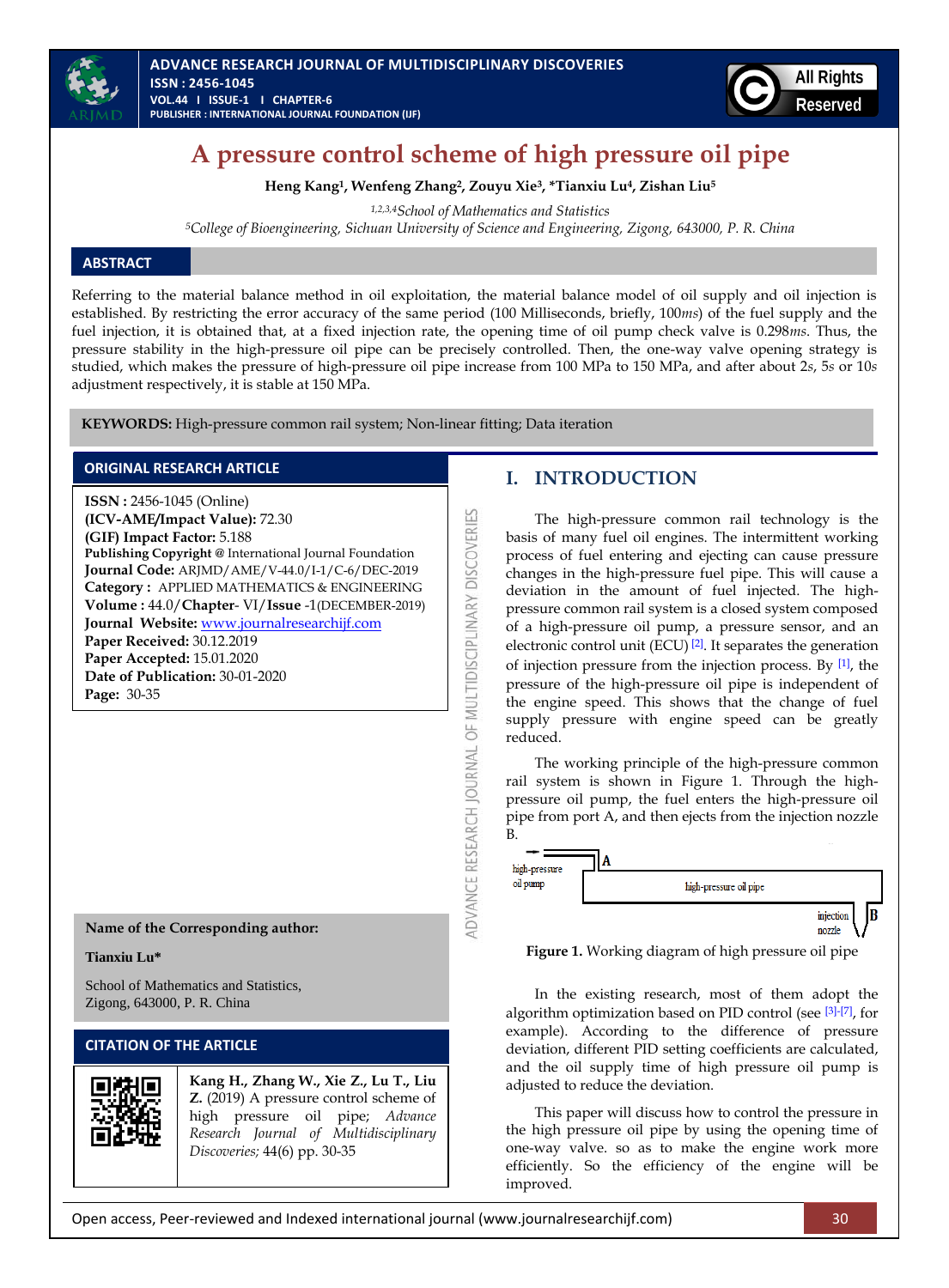# **II. DISCUSSION ON OPENING TIME OF CHECK VALVE**

For the convenience, it is assumed that the check valve of a high-pressure oil pipe will be closed after being opened once. The injector works 10 times per second, and the injection time is 2.4*ms* each time. When the injector is working, the rate of injection from nozzle B to the outside is shown in Figure 2. The pressure provided by high pressure oil pump at inlet A is 160MPa, and the initial pressure in high pressure oil pipe is 100MPa. The following will study how to control the length of oil supply time through the one-way valve switch to make the pressure of highpressure oil pipe stable.



**Figure 2.** Schematic of injection rate

The relationship between modulus of elasticity and pressure is shown in the table below.

**Table 1.** Relationship between elastic modulus and pressure

53

DVANCE RESEARCH JOURNAL OF MULTIDISCIPLINARY DISCOVERI

| Pressure | elastic | Pressure | elastic |  |
|----------|---------|----------|---------|--|
| (MPa)    | modulus | (MPa)    | modulus |  |
| 90       | 2091.1  | 125      | 2396.4  |  |
| 91       | 2098.9  | 126      | 2406.2  |  |
| 92       | 2106.8  | 127      | 2416.1  |  |
| 93       | 2114.7  | 128      | 2426.1  |  |
| 94       | 2122.6  | 129      | 2436.1  |  |
| 95       | 2130.6  | 130      | 2446.2  |  |
| 96       | 2138.7  | 131      | 2456.3  |  |
| 97       | 2146.8  | 132      | 2466.6  |  |
| 98       | 2155    | 133      | 2476.9  |  |
| 99       | 2163.2  | 134      | 2487.3  |  |
| 100      | 2171.4  | 135      | 2497.7  |  |
| 101      | 2179.7  | 136      | 2508.3  |  |
| 102      | 2188.1  | 137      | 2518.9  |  |
| 103      | 2196.5  | 138      | 2529.6  |  |
| 104      | 2205    | 139      | 2540.3  |  |
| 105      | 2213.5  | 140      | 2551.2  |  |
| 106      | 2222.1  | 141      | 2562.1  |  |
| 107      | 2230.7  | 142      | 2573.1  |  |
| 108      | 2239.4  | 143      | 2584.2  |  |
| 109      | 2248.2  | 144      | 2595.4  |  |
| 110      | 2257    | 145      | 2606.7  |  |
| 111      | 2265.9  | 146      | 2618    |  |
| 112      | 2274.8  | 147      | 2629.4  |  |
| 113      | 2283.8  | 148      | 2641    |  |
| 114      | 2292.8  | 149      | 2652.6  |  |
| 115      | 2301.9  | 150      | 2664.3  |  |
| 116      | 2311.1  | 151      | 2676    |  |
| 117      | 2320.3  | 152      | 2687.9  |  |
| 118      | 2329.6  | 153      | 2699.9  |  |
| 119      | 2339    | 154      | 2712    |  |
| 120      | 2348.4  | 155      | 2724.1  |  |
| 121      | 2357.8  | 156      | 2736.4  |  |
| 122      | 2367.4  | 157      | 2748.7  |  |
| 123      | 2377    | 158      | 2761.2  |  |
| 124      | 2386.7  | 159      | 2773.8  |  |
| 125      | 2396.4  | 160      | 2786.4  |  |

To keep the pressure in the high-pressure oil pipe stable, it is necessary to make the amount of fuel entering from port

A equal to the amount of fuel ejected from port B. According to the knowledge of physics, the density of fuel in the high-pressure oil pipe will change with the change of oil pipe pressure. The pressure change of fuel is directly proportional to the density change, and the ratio coefficient is  $E_i$ , where  $\rho$  is the density of fuel, **E** is the elastic *r*

modulus. The relationship between  $E$  and pressure is shown in Table 1. When the pressure is 100 MPa, the density of the fuel is  $0.850$   $mg/mm^3$ . Assumed that the volume of the high-pressure fuel pipe is rigid<sup>[8]</sup>. The relationship between the fuel density and the corresponding pressure can be finded out. And the change of the pressure inside the high-pressure oil pipe caused by the increase or decrease of fuel can be calculated.

Refer to material balance method used in oil and gas production[8] , calculate the quality of oil supply at A and the quality of oil injection at B respectively. Then the corresponding total time of oil supply and injection is obtained. Finally, the opening time of check valve can be adjusted.

# **III. THE MODELING OF FUEL INJECTION PROCESS FOR HIGH PRESSURE TUBING**

Frist, the flow in and out of the high-pressure oil pipe is

2 *H <sup>P</sup> Q CA r* D = …………(1)

where Q is the amount of fuel flowing through the small hole per unit time ( $mm^3/ms$ ), C = 0.85 is the flow coefficient, A is the area of the small hole  $(mm^2)$ ,  $\Delta P$  is the pressure difference (MPa) on both sides of the small hole, and  $\rho$  is Density ( $mg/mm^3$ ) of high-pressure fuel.

When the fuel enters the high-pressure fuel pipe from A,  $\Delta P$  is the result of subtracting the pressure at A from the pressure in the high-pressure fuel pipe. Where, the pressure at A is a constant pressure of 160MPa, and the pressure in the high-pressure fuel pipe is a change amount  $P(t)$  with time, then

$$
\Delta P = P_1 - P(t) \tag{2}
$$

And  $P(t)$  can be obtained from the pressure  $p(t_1)$  at the previous time point  $t_1$  plus the pressure change amount  $\Delta F$ , that is,

$$
P(t) = P(t_1) + \Delta F \quad \dots \dots \dots \dots (3)
$$

Since the fuel pressure change  $\Delta F$  is proportional to the density change  $\Delta \rho$ , and the proportionality factor is  $E$ ,

then, 
$$
\frac{\Delta F}{\Delta \rho} = \frac{E}{\rho} \quad \dots \dots \dots \dots (4)
$$

where E is the elastic modulus and  $\rho$  is the fuel density.

Open access, Peer-reviewed and Indexed international journal (www.journalresearchijf.com) 31

*P*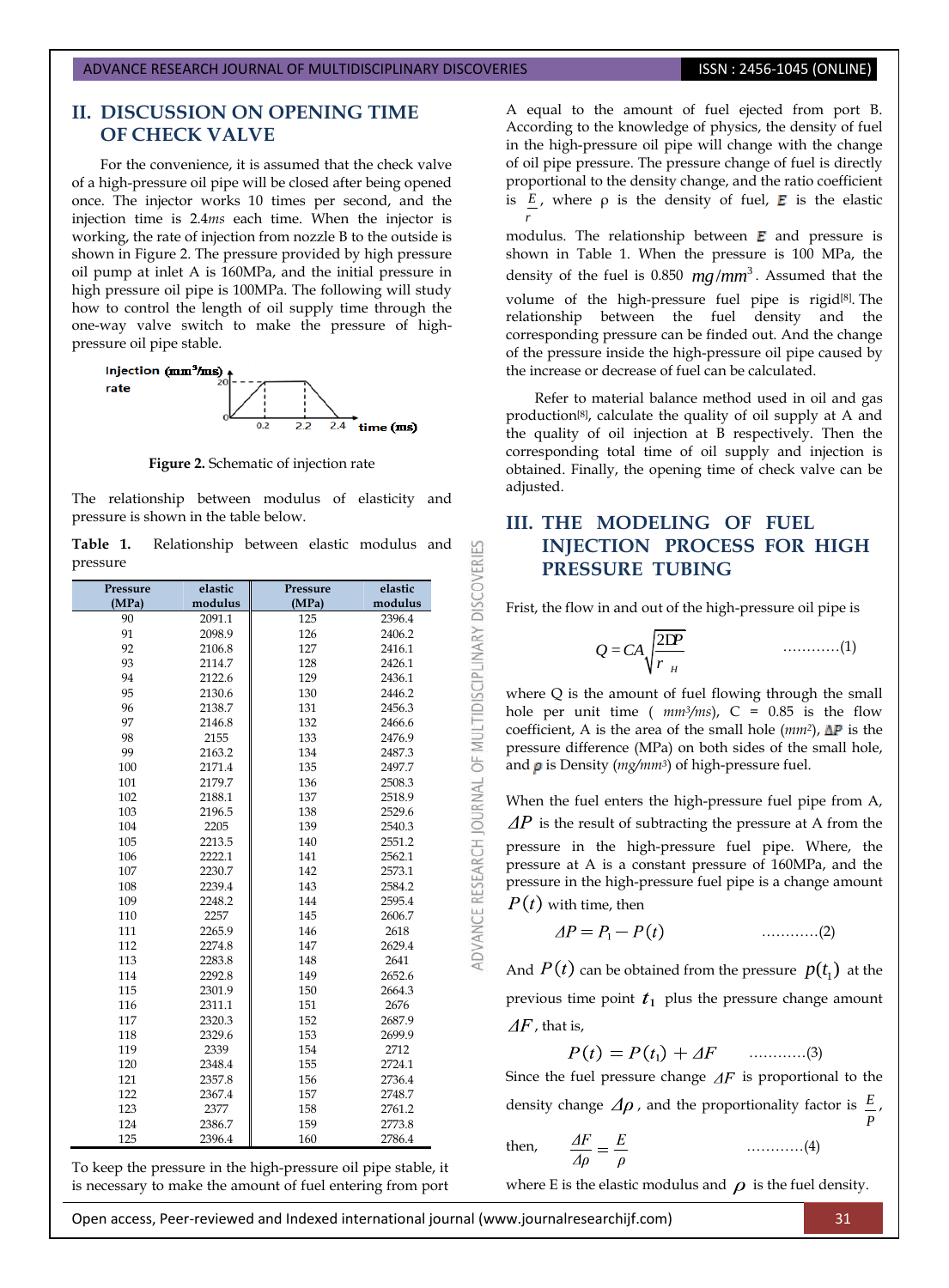Since the density changes due to the change in pressure, the density of the above formula can be regarded as the density at the previous time point  $t_1$ . According to the relationship between the elastic modulus and the pressure in Table 1, the pressure change is

$$
\Delta F = \frac{E(P)}{\rho(t_1)} \Delta \rho \qquad \qquad \dots \dots \dots \dots \dots (5)
$$

During the  $\Delta t$ , the increase of fuel mass in the highpressure tubing is  $Q_1 \rho_1 \Delta t$ , so the change in density is

$$
\Delta \rho = \frac{Q_1 \rho_1 \Delta t}{V} \qquad \qquad \dots \dots \dots \dots \dots (6)
$$

where  $V$  is the volume of fuel in the high-pressure fuel pipe, that is, the volume of the high-pressure fuel pipe.

Thus, oil supply quality  $m_1$  is,

$$
m_1 = \sum Q_1 \rho_1 \Delta t \qquad \qquad \ldots \ldots \ldots \ldots (7)
$$

The following will calculate the injection quality  $m_2$ . By Figure 2, the injection volume flow can be obtained from the rate and the cross-sectional area of the pipeline. The calculation formula is,

…………(8)

where *v* is the fuel injection rate and *t* is the time. Then

$$
m_2 = \int_{t_2} Q_2 \rho_2 dt \qquad \qquad \ldots \ldots \ldots \ldots \ldots (9)
$$

In summary, the model is as follows,

$$
\begin{cases}\nQ(t) = CA\sqrt{\frac{2AP}{\rho_H}} \\
AP = P_1 - P(t) \\
P(t) = P_0 + AF \\
\Delta F = \frac{E(P)}{\rho(t_1)} \Delta \rho \\
\Delta \rho = \frac{Q_1 \rho_1 \Delta t}{V} \\
m_1 = m_2\n\end{cases}
$$
\n(10)

where  $P_1$  is constant pressure 160MPa at A,  $P_0$  is 100MPa, and  $\rho_{\text{m}}$  is high-pressure fuel.

The following will solve the model.

As shown in figure (2), the rate of oil injection outward

from nozzle B can be expressed as the following function,  
\n
$$
Q(t) = \begin{cases}\n\frac{1}{2} & 100t \\
20 & 0.2 < t \text{ f } 2.2\n\end{cases}
$$
\n........(11)  
\n
$$
Q(t) = \begin{cases}\n\frac{1}{2} & 0.2 < t \text{ f } 2.2 \\
\frac{1}{2} & 2.2 < t \text{ f } 2.4\n\end{cases}
$$
........(12)

It can be got that the volume of the injection is

$$
\mathring{\bigcirc}_0^{2.4} Q(t)dt = 44 \left( mm^3 \right) \cdot
$$

To obtain the oil supply mass, the fuel density under each pressure should be calculated out first. The data in table 1

shows that the pressure variation  $\Delta F$  is always 0.5 MPa, and because the density of the fuel is  $0.850$  mg/mm<sup>3</sup> when the pressure is 100 MPa, so this can be used as an initial value to get the fuel density value  $\rho$  by iterate forward from 101 MPa to 200 MPa, and get the fuel density value  $\rho$  by iterate backward from 0 MPa to 99 MPa. Fitting the data and get the fitting image as shown in the Figure 3.



**Figure 3.** Relationship between fuel pressure and density

53

ADVANCE RESEARCH JOURNAL OF MULTIDISCIPLINARY DISCOVERI

It can be seen from Figure 3 that the trend of the data is very similar to image of a exponential function. Therefore, the curve can be fitted by the fitting toolbox of MATLAB. And the function relationship between pressure *P* and fuel density  $r$  is as follow.

$$
r(P) = -0.1622 \exp(-0.003329P) + 0.9663
$$

Where the determination coefficient of the fitting result is R-square = 1, and the variance is  $SSE = 4.876e-06$ . The fitting result is better.

From the above functional relationship, the fuel density at any high-pressure fuel pipe pressure can be obtained. Moreover, the fuel quality at this time can be obtained.

Since the corresponding coefficient of P is - 0.003329, then the change in the pressure  $P$  has small effect on the fuel density. The same conclusion can be obtained from Figure 3. The pressure changes greatly, but the density changes within 0.1. The two results are consistent. This indicating that the fitted curve is reasonable. But if assume that the pressure is constant after injection and after oil supply, the error will be larger.

Here, it should be noted that when the material balance principle is used to calculate the balance between the input and output of high-pressure tubing, the error still exists in the iterative process. So the quality of the fuel supply and the fuel injection are not completely equal. For this reason an error accuracy  $acc$  is given. When

 $\Delta m \leq acc$ , it is considered that the fuel supply quality is equal to the fuel injection quality.

Based on the above principles, a cyclic algorithm can be used to obtain the total opening time of the one-way valve. The algorithm is shown below:

Open access, Peer-reviewed and Indexed international journal (www.journalresearchijf.com) 32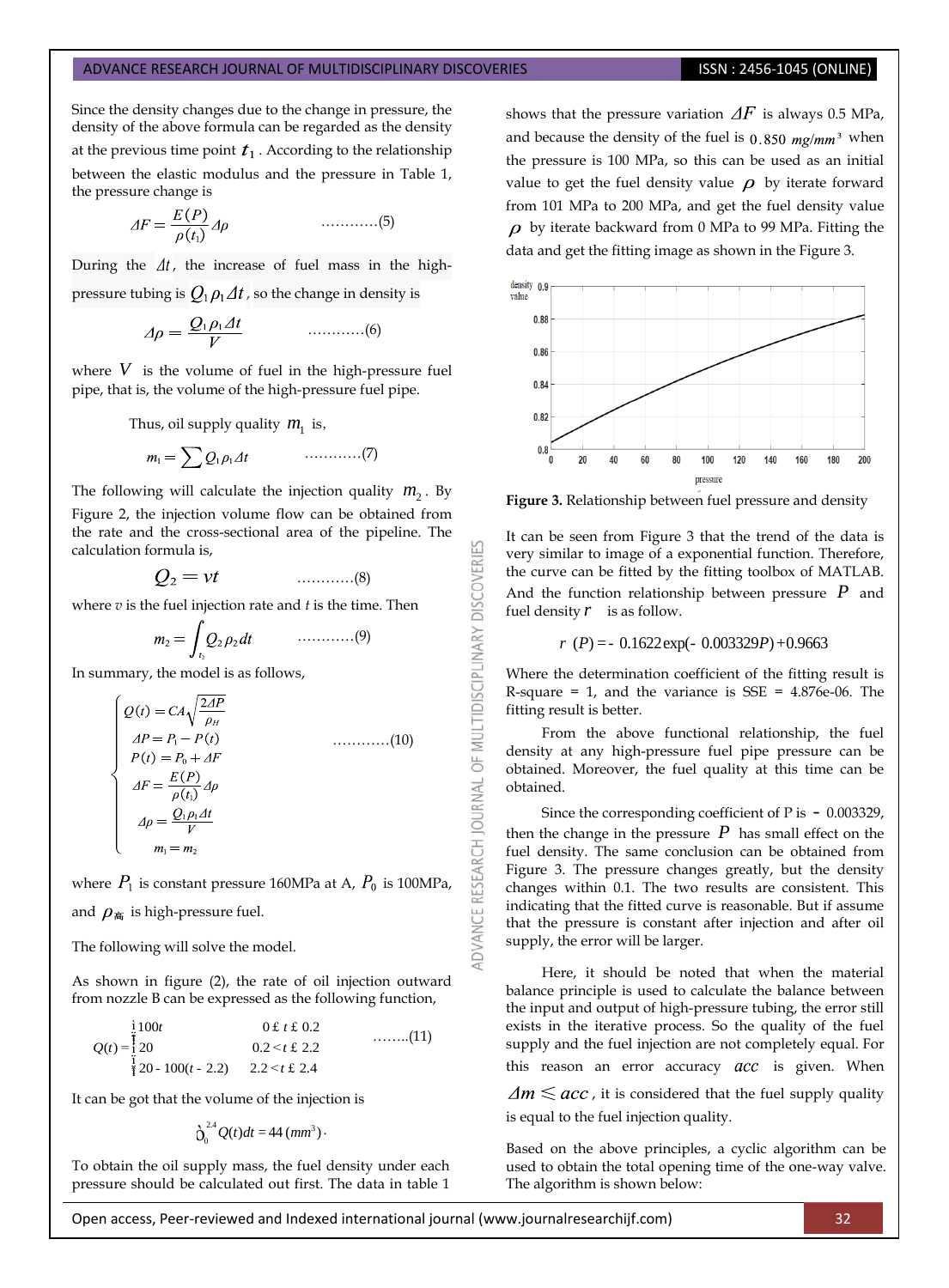step 1 Enter the error accuracy  $acc$ , unit time  $\Delta t$ , and fuel injection quality  $m_2$ . The initial time and initial fuel supply quality are all 0;

 $step2$  Calculate the fuel supply flow rate Q in per unit time;

 $step3$  Calculate the oil supply quality within a unit time. The oil supply quality will change the pressure of the highpressure oil pipe. This will affect the calculation of oil supply flow in the next period;

 $step4$  Calculate the cumulative fuel supply quality and cumulative time, the formula is as follow.

$$
\begin{cases} m_1 = m + \Delta m \\ t = t + \Delta t \end{cases}
$$

Subtraction of  $m_1$  and  $m_2$ . When the difference is greater than the error accuracy  $acc$ , repeat steps 2 to 5. When the difference is less than or equal to the error accuracy *acc*, the period ends and the time *t* is output.

Through continuous debugging of the program, it is concluded that, when the error accuracy  $acc$  is 1.13 and the time step of the iteration  $\mathbf D\!t$  is 0.001, the running speed is relatively fast and the error of the result is small.

The solution of the problem in II is as follows. The opening time of check valve in 100*ms* is *t* = 2.6830*ms*. Since the check valve needs to be closed for 10*ms* after opening, then the check valve needs to be opened and closed at least 9 times in 100*ms*. Turn on and off one time as a period, so the total opening time *t* is distributed in nine different periods. Thus, it is obtained that a single one-way valve opening time  $t_0$  is  $0.2980$ *ms*.

Now, check the opening time of one-way valve every time, and simulate the opening time of one-way valve after even distribution. Generally, the inner nozzle is only opened once in 100*ms.* In order to make the pressure inside the high-pressure oil pipe more stable, the injection process should be interleaved between 9 periods when the check valve is opened. The check valve is opened and closed three times first, then the injection nozzle and check valve are opened at the same time, and then the check valve is opened and closed three times again. Thus, the pressure change diagram of high pressure oil pipe in one second can be drawn as below.



**Figure 4.** Pressure change of high pressure oil pipe in 1s

It can be seen from the figure that the pressure change in the high-pressure oil pipe is between 98.9636 Mpa and 101.0337 MPa and periodic change. After the end of each period, the pressure in the oil pipe is close to 100MPa. Therefore, the opening time of chack valve can meet the requirements of this problem.

### **IV. AN EXPAND**

53

**DISCOVERI** 

INARY

**DISCIPL** 

5F

**JOURNAL** 

**RESEARCH** 

ADVANCE

When the diesel engine is working, the ECU system can control the pressure change in the high-pressure oil pipe to meet the engine's different injection pressure for different working conditions. The following will use the method above to simulate the problem.

Question: If you want to increase the pressure in the high-pressure oil pipe from 100 MPa to 150 MPa, and stable at 150 MPa after about 2*s*, 5*s* and 10*s* of different adjustment processes respectively, how should the check valve open time be adjusted?

In this case, the internal changes of the fuel system are very complicated. To simplify the model, add a hypothesis that the fuel injection process and the fuel supply process do not occur at the same time. In one period, the check valve opening time can be considered only once. Since the injector works 10 times per second, each time works 2.4*ms*, that is, the duration of each work is very short, then a change process of a period can be regarded as, first injection, then oil supply, and finally neither oil supply nor oil injection, as is shown in the following figure.



**Figure 5.** Schematic diagram of fuel change in one period

To increase the pressure in the high-pressure oil pipe, fuel must accumulate in the high-pressure fuel pipe at the end of each period. According to the fuel accumulation quality of each period, the corresponding density change and the corresponding pressure change can be calculated. Then, it can be obtained that how many periods are needed to increase the pressure to 150MPa.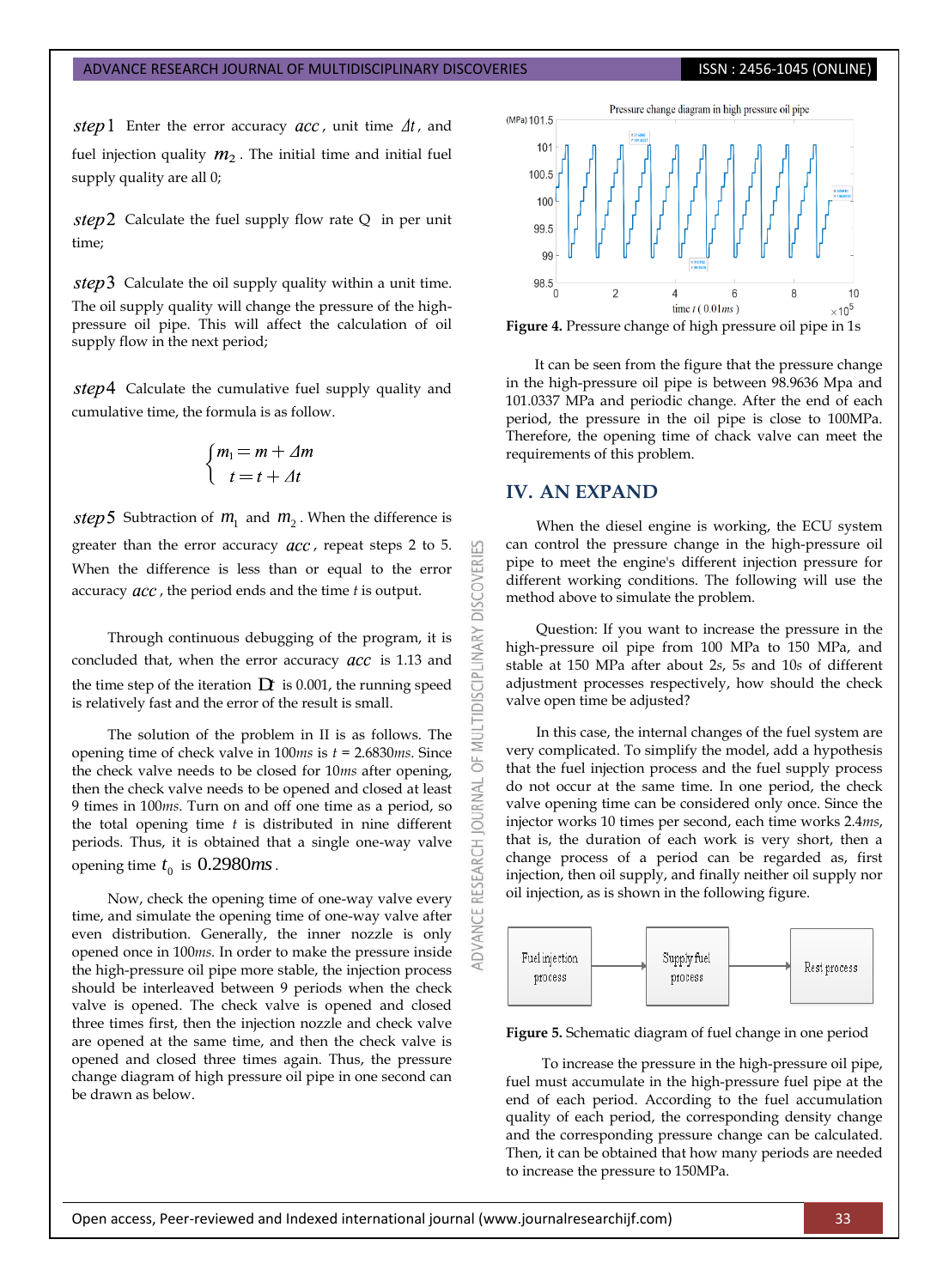According to the model in this paper, if you want to stabilize the pressure of high-pressure oil pipe at 150MPa, the required opening time of the check valve is about 0.726*s*. Therefore, in order to improve the efficiency of the engine, the process of oil pipe pressure rise in three stages is arranged as follows.

i) Find the fuel supply quality in a period (100*ms*),

$$
put\_m = \rho(P)Q(P)t \qquad \qquad \ldots \ldots \ldots \ldots \ldots (12)
$$

where  $\rho$  and Q both change with P, and the values can be obtained by combining formulas (2) and (6).

ii) Find out the injection quality in one period

…………(13)

where Q can be obtained according to formula (8),  $\rho$  changes with P.

iii) Give the accumulated mass of fuel in each period.

$$
\Delta m = put\_m - out\_m \qquad \qquad \ldots \ldots \ldots \ldots (14)
$$

To sum up, the model is as follows,

$$
\begin{cases}\n\Delta m = put\_m - out\_m \\
\Delta \rho = \frac{\Delta m}{V} \quad \text{...........(15)} \\
\Delta F = \frac{E(P)}{\rho(t_1)} \Delta \rho \\
P(t) = P_0 + \Delta F\n\end{cases}
$$

In order to simplify the calculation of the model, assume that, in one period (about 100*ms*), the oil pump starts to supply oil to the high-pressure oil pipe after the injection process of the high-pressure oil pipe is completed. When the area of the small hole is constant, the flow rate of the oil supply is only related to the pressure difference. Before and after injection, the pressure change in the highpressure oil pipe is less than 4MPa, which has little effect on the flow rate. Then, Even if the injection process and the fuel supply process do not occur at the same time, the error of the final result is smaller.

According to the above model (15), the three-stage check valve opening time

*t*<sub>1</sub>=0.61*ms*, *t*<sub>2</sub> = 0.67*ms*, *t*<sub>3</sub> = 0.682*ms* 

is substituted to simulate the pressure inside the highpressure oil pipe.



**Figure 6.** Corrected pressure in high-pressure tubing

From the Figure 6, it can be seen that, in the period of 0~2*s*, the pressure rises rapidly to between 130Mpa and 140MPa. In the period of 2~7*s*, the pressure rises rapidly to about 145MPa, and then slowly to nearly 150MPa. After 7*s*, the pressure of high-pressure oil pipe converged to 150MPa and stabilized at 150MPa.

Under different circumstances, as long as the opening time of the check valve is constant, the pressure in the high-pressure oil pipe will be stable in a certain range. As long as the opening time of chack valve is maintained at 0.682*ms*, the pressure of high-pressure oil pipe will reach 150MPa sooner or later.  $t_1$  and  $t_2$  stages only control the speed of reaching the target pressure. The larger  $\,t_{1}\,$  and  $t_2$ , the sooner the target pressure is reached, and vice versa.

# **V. EVALUATION AND POPULARIZATION OF CHECK VALVE CONTROL MODEL**

There are some advantages of the model.

OF MULTIDISCIPLINARY DISCOVERIES

**ADVANCE RESEARCH JOURNAL** 

- 1) The model uses iterative calculation and determines the accuracy according to the step size of iteration. It can simulate and estimate well and approach the actual situation.
- 2) In the allowable range of error, the model is simplified properly, and the work carried out at the same time is divided into different stages to complete, which reduces the difficulty of calculation.
- 3) The running time is only related to the number of iterations, so there is no burden on memory space, Which improved iteration efficiency.

While, there are some disadvantages also. For example, when looking for the relationship between pressure and fuel density, due to the small change of fuel density, it is easy to cause the error between the pressure corresponding to the actual fuel density in the highpressure fuel pipe and the calculated pressure.